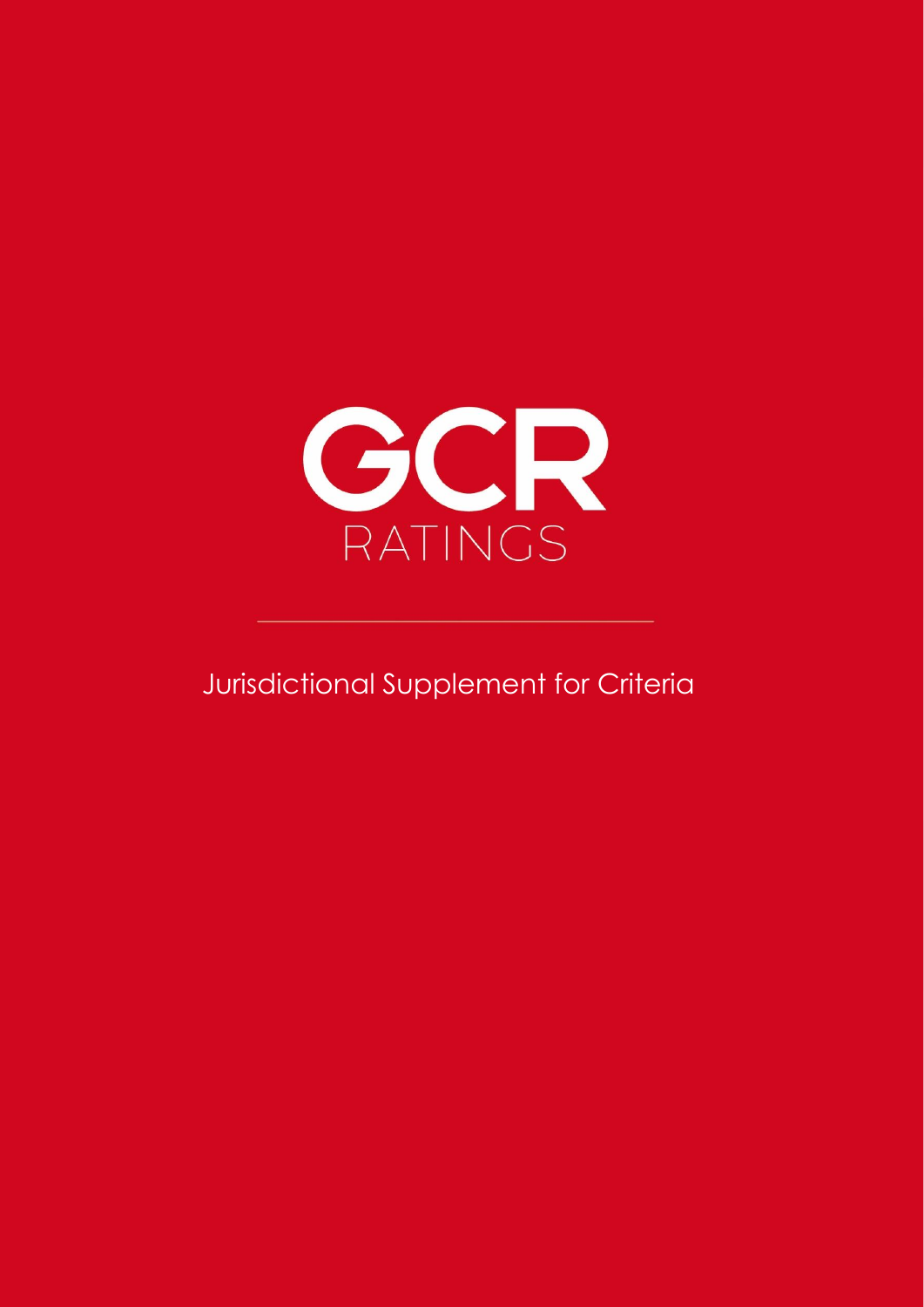- 1. GCR Ratings ("GCR") is occasionally required to qualify credit ratings issued within specific markets or jurisdictions in order to reflect any divergent or market related nuances which have the potential to detract from the comparability of GCR credit ratings across the jurisdictions within which GCR provides credit rating services.
- 2. As of September 2021, GCR wishes to bring to the public's attention on an ongoing basis the following qualifications:
	- **a) Zimbabwe:** At the time of this publication, the Zimbabwean government and her agents continue to fail to honour obligations in foreign currency ("FCY") in a timely manner and restrict the free use of FCY for domestic transaction. Therefore, GCR believes the risk of honouring such obligations are severely impaired for all rated and non-rated entities operating in the country.

In order to maintain a credit hierarchy, which allows investors to most accurately assess risk on a relative basis, GCR does not reflect the non-payment of FCY lines as a default event for national scale ratings on entities operating in Zimbabwe. This is only if the default is purely that of transfer and convertibility and not of general liquidity, i.e., the rated entity must continue to prove that it has the local currency equivalent to pay a foreign currency obligation(s), but not necessarily in the originally contracted currency, to avoid a default rating. Consequently, whilst GCR's Zimbabwean national scale ratings continue to reflect the relative creditworthiness of the rated entities within the country, they overlook elements of currency control and deposit freeze that would otherwise possibly warrant a lower credit rating, as per GCR's Rating Scales, Symbols and Definitions.

Furthermore, Zimbabwe is going through a period of hyperinflation and has witnessed above regional average monetary and exchange control policy changes over the last 12-18 months. Government issued directives dictating accounting treatment on the part of rated and non-rated entities resulted in deviation from some International Financial Reporting Standards. These combined factors have resulted in the 2020 audited accounts often being qualified. We believe therefore, that audited accounts could be open to unusually high volatility from one period to another and comparability challenges. Due to the reliance (by any credit rating agency) on audited accounts, we expect Zimbabwean ratings to be volatile versus other markets.

As a result, in our opinion, the national scale credit ratings on Zimbabwean entities are not directly comparable to credit ratings and risk scores within other markets. Furthermore, outlook statements may fail to capture forward looking trends due to the high volatility in the operating environment and audited opinions.

GCR will continue to reflect a default event, for both foreign and local currency obligations, for the international issuer and issue scale ratings of Zimbabwean entities. This can lead to dislocations between the international and national scale ratings on a Zimbabwean entity on a GCR risk score or GCR definitions basis.